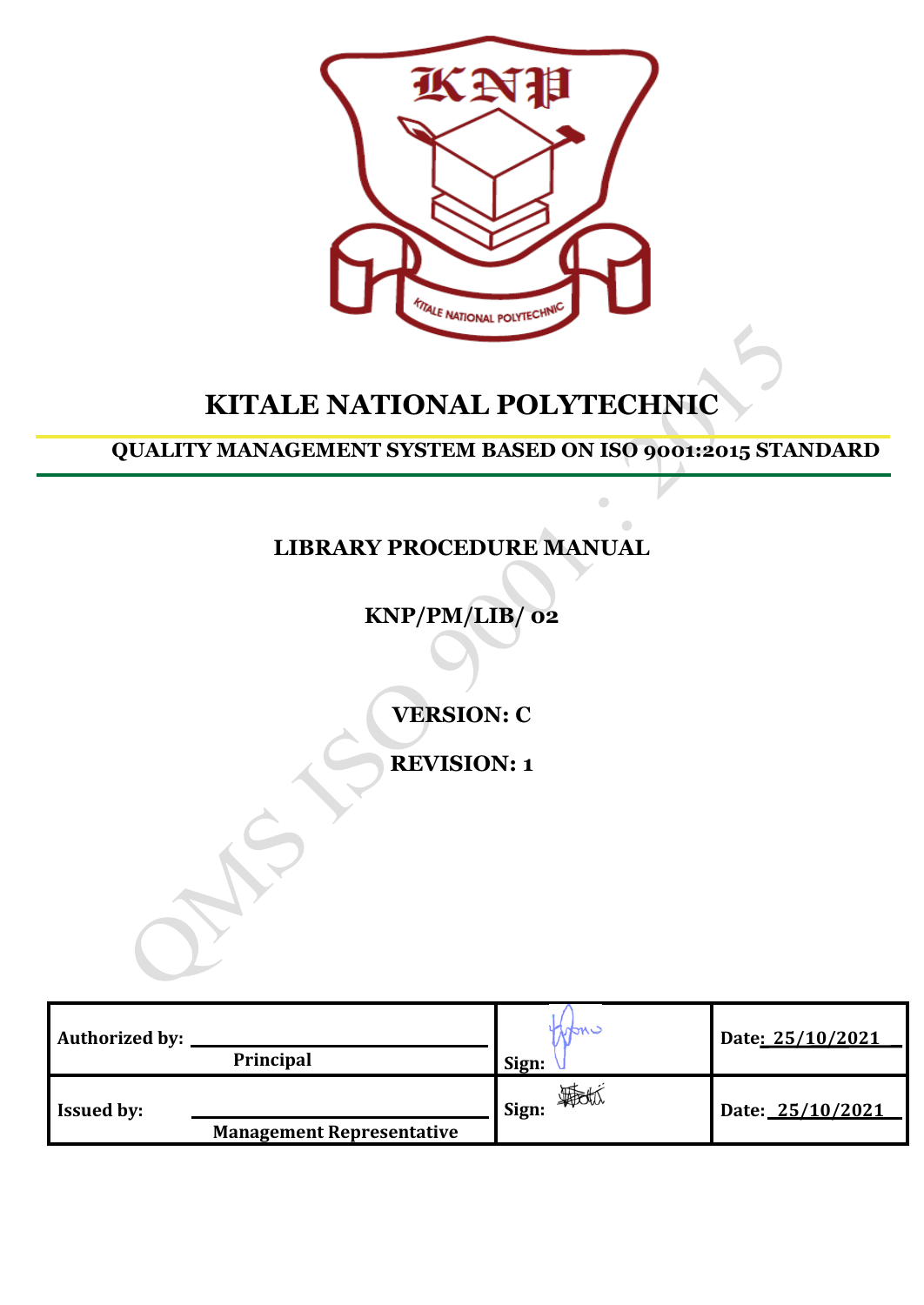

|                             | <b>REF: KNP/PM/LIB/02</b> |                   |
|-----------------------------|---------------------------|-------------------|
| KITALE NATIONAL POLYTECHNIC | <b>DEPT</b>               | <b>LIBRARY</b>    |
| ISO 9001:2015               | <b>ISSUE DATE</b>         | 25th OCTOBER 2021 |
| TITLE: LIBRARY PROCEDURE    | <b>VERSION</b>            | C                 |
| <b>MANUAL</b>               | <b>REVISION</b>           |                   |

 $\hat{\mathcal{O}}$ 

 $\bullet$ 

### **TABLE OF CONTENTS**

| PROCEDURE NUMBER 1: ACQUISITION OF INFORMATION MATERIALS4       |
|-----------------------------------------------------------------|
| PROCEDURE NUMBER 2: PROCESSING OF NEWLY ACQUIRED INFORMATION    |
|                                                                 |
| PROCEDURE NUMBER 3: CIRCULATION OF INFORMATION MATERIALS.  10   |
| PROCEDURE NUMBER 4: REGISTRATION AND ORIENTATION OF NEW LIBRARY |
|                                                                 |
| PROCEDURE NUMBER 5: REPAIR OF LIBRARY INFORMATION MATERIALS16   |
| PROCEDURE NUMBER 6: WEEDING OF LIBRARY INFORMATION MATERIALS19  |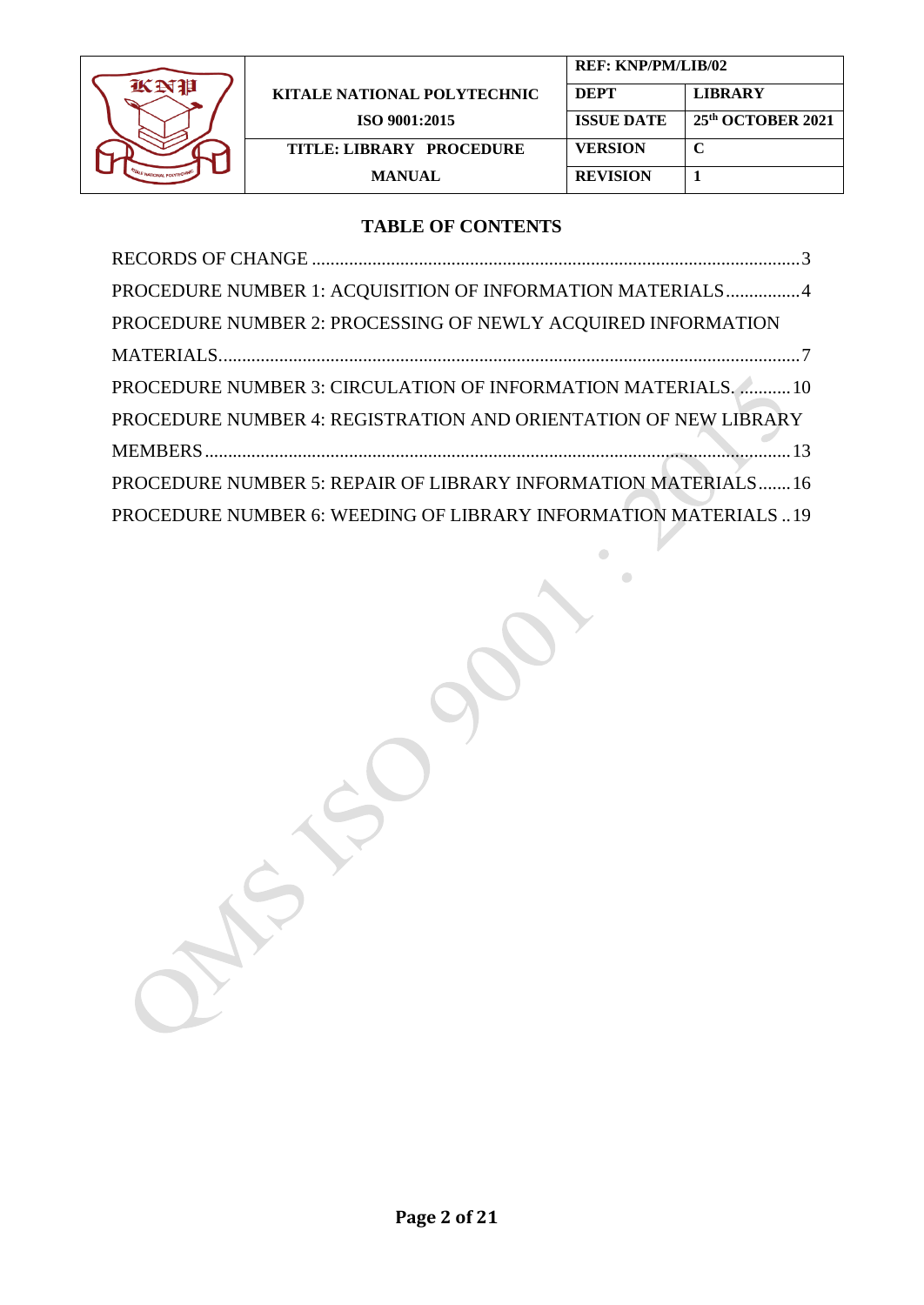

|                                    | <b>REF: KNP/PM/LIB/02</b> |                   |
|------------------------------------|---------------------------|-------------------|
| <b>KITALE NATIONAL POLYTECHNIC</b> | <b>DEPT</b>               | <b>LIBRARY</b>    |
| ISO 9001:2015                      | <b>ISSUE DATE</b>         | 25th OCTOBER 2021 |
| TITLE: LIBRARY PROCEDURE           | <b>VERSION</b>            | $\mathbf C$       |
| <b>MANUAL</b>                      | <b>REVISION</b>           |                   |

# <span id="page-2-0"></span>**RECORDS OF CHANGE**

| NO. | DETAILS OF CHANGE | <b>DATE</b> |
|-----|-------------------|-------------|
|     |                   |             |
| 1.  |                   |             |
| 2.  |                   |             |
| 3.  |                   |             |
| 4.  |                   |             |
| 5.  |                   |             |
| 6.  |                   |             |
| 7.  |                   |             |
| 8.  | $\bigcirc$        |             |
| 9.  |                   |             |
| 10. |                   |             |
| 11. |                   |             |
| 12. |                   |             |
|     |                   |             |

S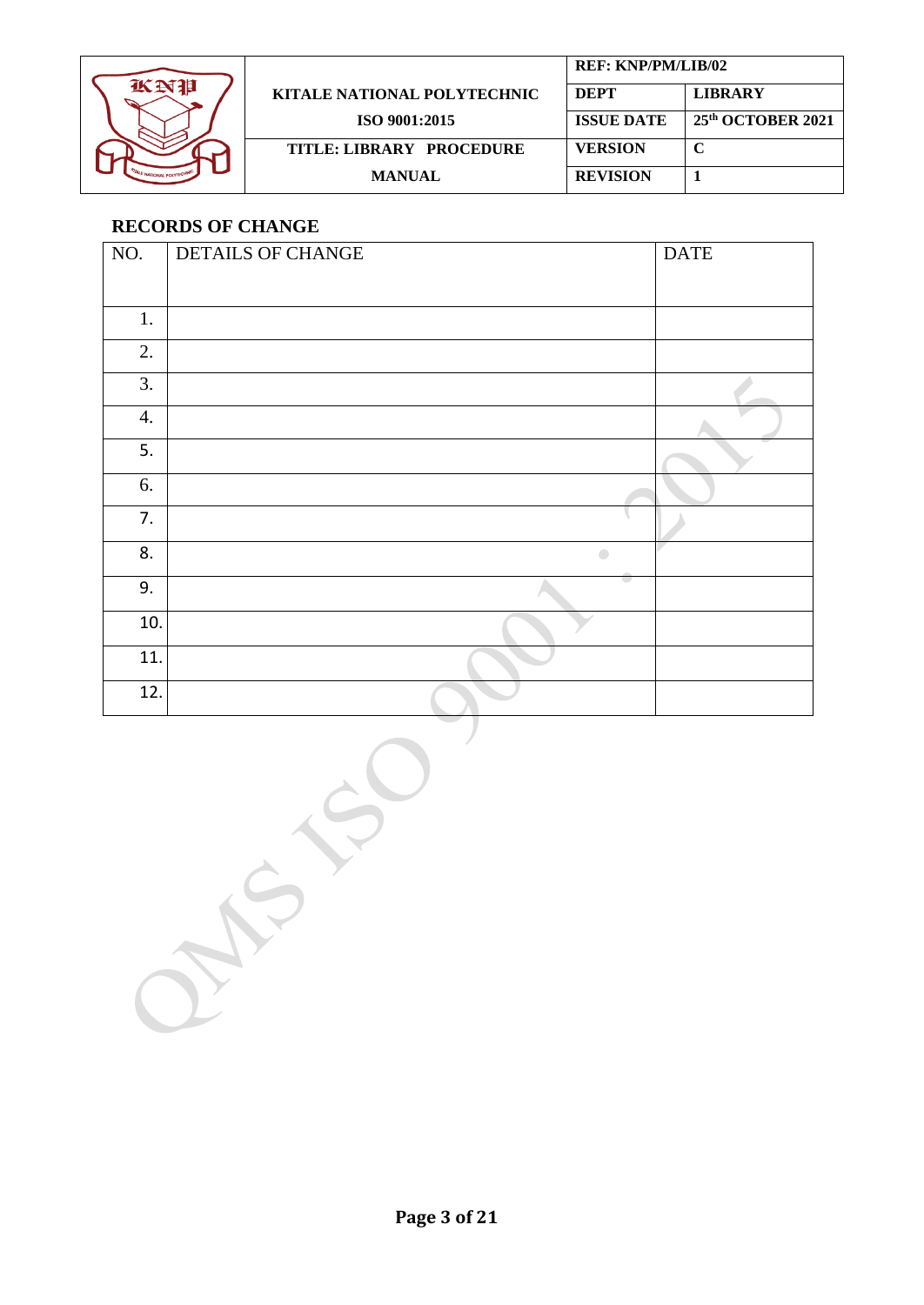

#### <span id="page-3-0"></span>**PROCEDURE NUMBER 1: ACQUISITION OF INFORMATION MATERIALS**

#### **1.0 GENERAL**

#### **1.1 PURPOSE**

The purpose of this procedure is to ensure effectiveness and timely acquisition of information materials for the library.

#### **1 .2 SCOPE**

This procedure applies to the acquisition process of the library within the Polytechnic.

#### **1.3 REFERENCE**

a) KNP library Policy

#### **1.4 DEFINITIONOF TERMS**

- a) HoD Head of Department.
- b) PO Procurement Officer.

#### **1.5 PRINCIPAL RESPONSIBILITY**

The H.O.D Library shall ensure adherence to this procedure.

#### **1.6 INTERFACES/INTERACTIONS**

- a) Administration for budgetary allocations
- b) Procurement for prequalification and outsourcing the required information materials and equipment.

c) H.O.D s for title requests within their area of specialization.

### **1.7 PERFOMANCE TARGET**

The performance shall be measured through the overall performance of the Department basing on:

| PERFORMANCE TARGET |             |  |                          | <b>MONITORING AND MEASUREMENT</b>                                             |
|--------------------|-------------|--|--------------------------|-------------------------------------------------------------------------------|
| Timely             | acquisition |  | of information           | Review acquired information materials in                                      |
| materials          |             |  |                          | every financial year.                                                         |
|                    |             |  |                          | Acquisition of the right information Evidence of approved list of information |
| materials          |             |  |                          | materials                                                                     |
|                    |             |  |                          | Increase the relevant library information   Review the accession register     |
| materials stock    |             |  | Review library catalogue |                                                                               |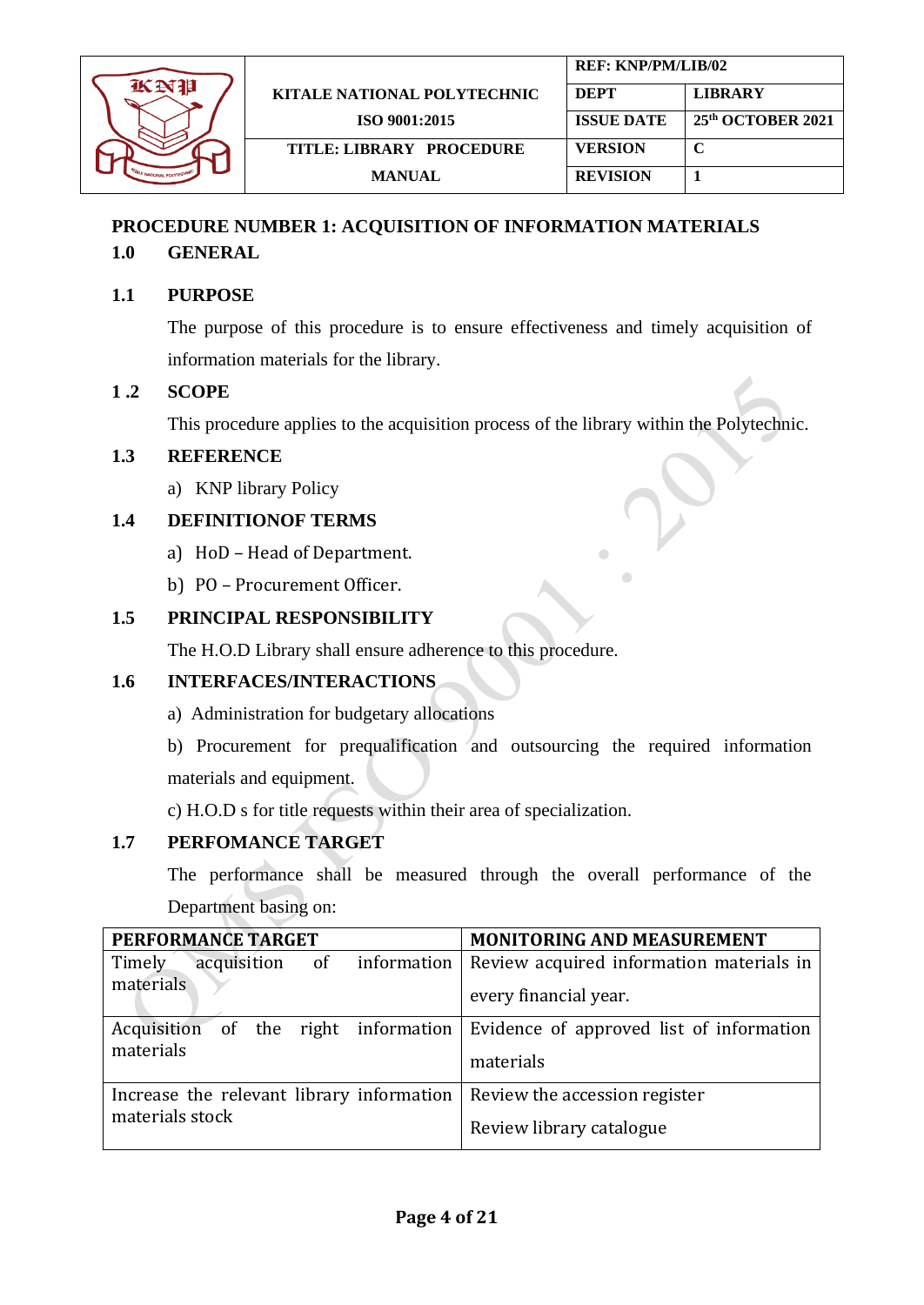

|                                    | <b>REF: KNP/PM/LIB/02</b> |                   |
|------------------------------------|---------------------------|-------------------|
| <b>KITALE NATIONAL POLYTECHNIC</b> | <b>DEPT</b>               | <b>LIBRARY</b>    |
| <b>ISO 9001:2015</b>               | <b>ISSUE DATE</b>         | 25th OCTOBER 2021 |
| TITLE: LIBRARY PROCEDURE           | <b>VERSION</b>            | C                 |
| <b>MANUAL</b>                      | <b>REVISION</b>           |                   |

### **1.8 RESOURCES:**

- a) Catalogue
- b) Competent staff
- c) Internet service

#### **1.9 INPUTS AND OUTPUTS**

| <b>INPUTS</b>                     | <b>OUTPUTS</b>                         |
|-----------------------------------|----------------------------------------|
| Library budget                    | Acquired information materials         |
| Personnel                         | List of acquired information materials |
| Computers/Laptops and printers    | Evidence of communication              |
| Office and furniture              | Quotation list of recommended          |
| Internet service                  | information materials                  |
| Stationery                        |                                        |
| List of all requested information |                                        |
| materials                         |                                        |

#### **2.0 METHOD**

- 2.1 This procedure shall start with the HOD receiving information from the finance officer on allocations of funds in the Polytechnic budgets at the beginning of the financial year and/or receipt of funds from the Government/donor.
- 2.2 Upon receipt of the information, the HOD shall as per communication procedure in the Administration Procedure Manual inform all Academic HoDs to identify and provide recommended list of information materials for respective courses using provided selection tools within a stipulated dateline.
- 2.3 Upon receipt of the recommended lists of information materials from the Academic HODs, the Librarian shall verify the materials based on the following:
	- a) Authenticity of the author,
	- b) Bibliographic details of the information material,
	- c) Existence of an alternative information material,

#### **Page 5 of 21**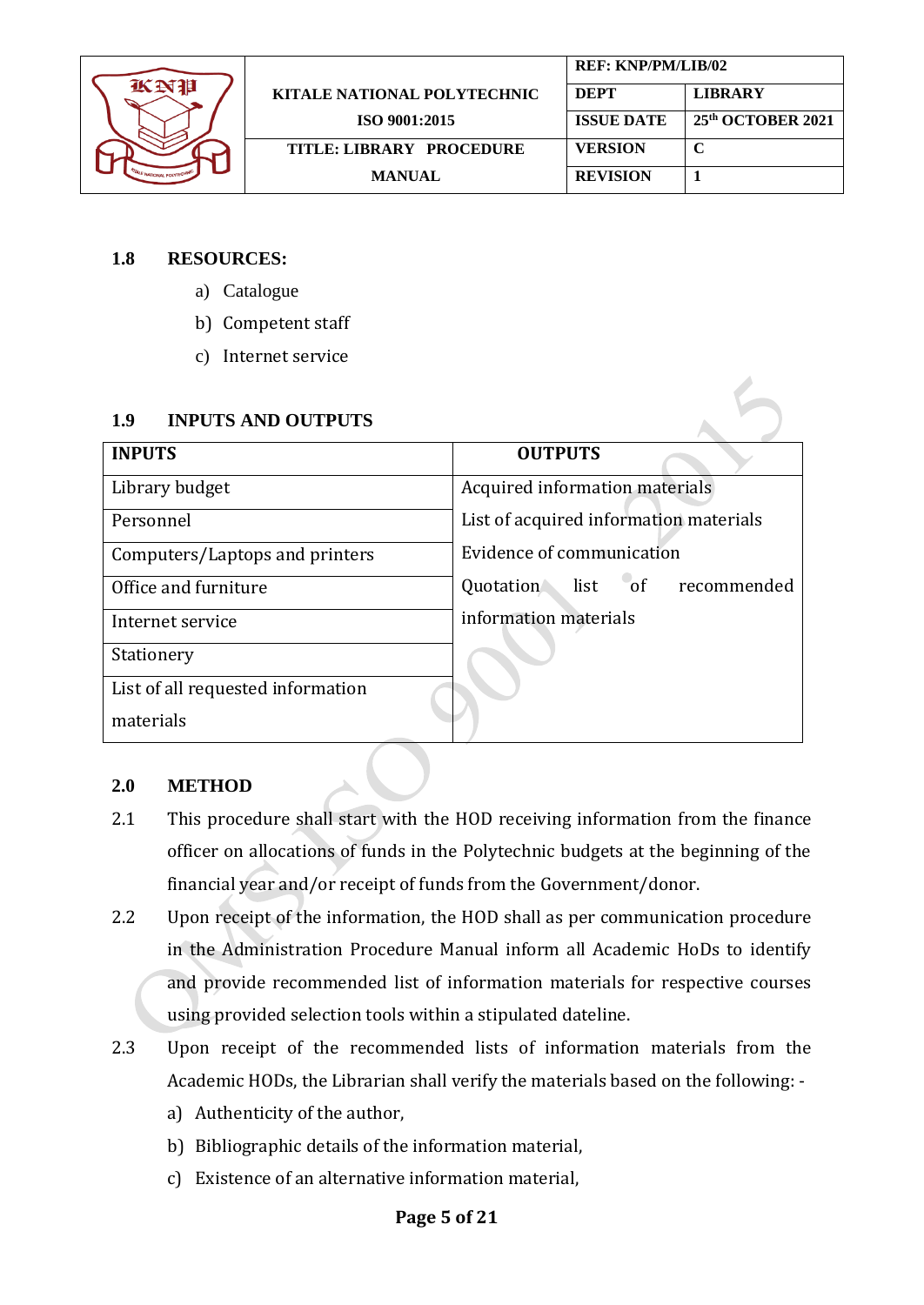

- d) Library Staff input, and
- e) Cost implication.
- 2.4 In the event the Librarian raises an issue, he/she shall make recommendations to the respective Academic HoDs for action and resubmission.
- 2.5 The list shall then be forwarded to the PO for purchase in accordance to the procurement procedures.
- 2.6 This procedure shall be deemed complete upon receipt of the purchased information materials from the store.
- **Note:** In the event of donations/grants the Librarian shall verify the information to determine whether they meet the need/standard of the Polytechnic library before been accepted into the Polytechnic library for processing...

### **3.0 LIST OF APPLICABLE RECORDS.**

- a) Evidence of communication.
- b) Recommended list of information materials.
- c) Approved requisition forms.
- d) Verified list of information materials.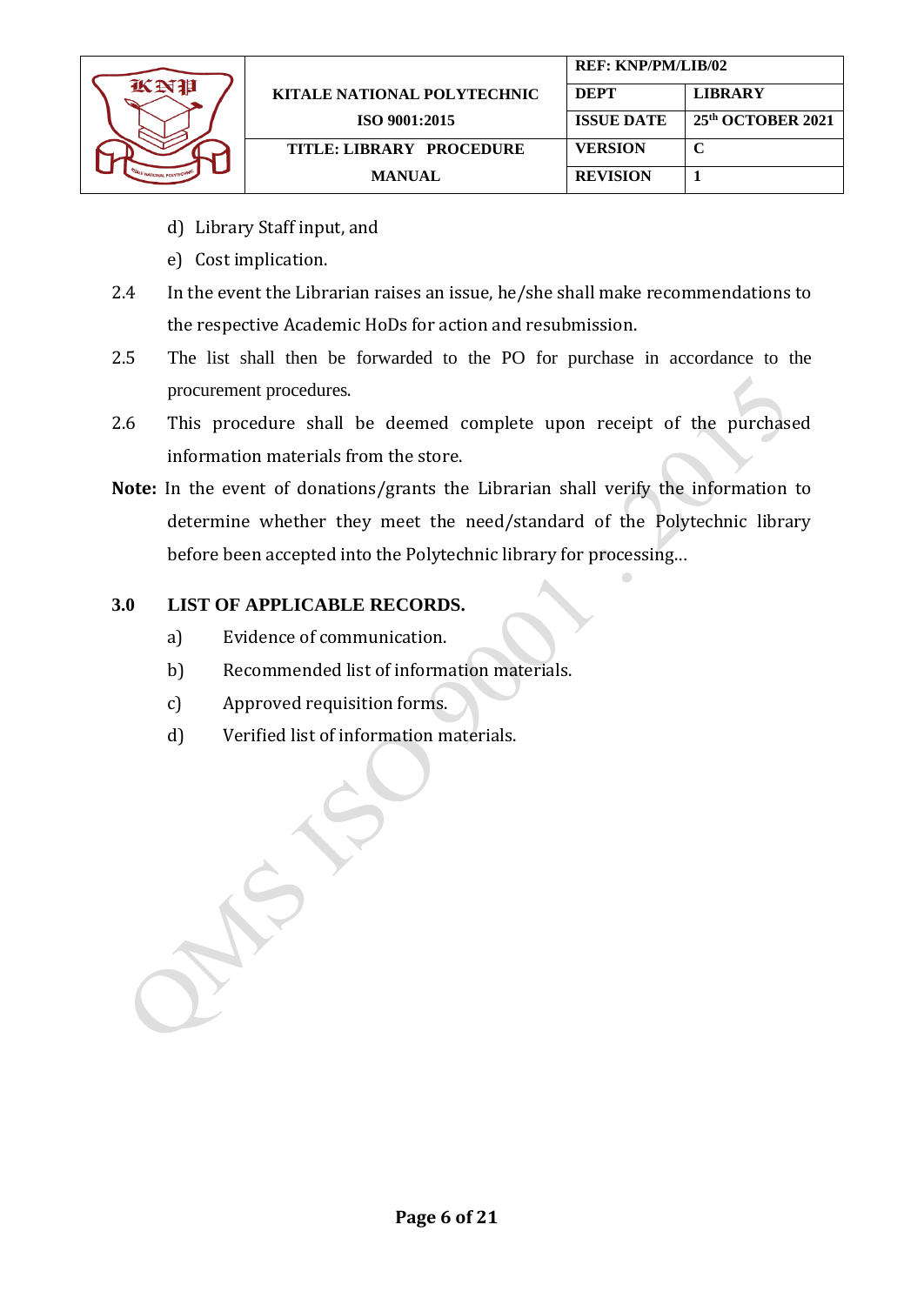

## <span id="page-6-0"></span>**PROCEDURE NUMBER 2: PROCESSING OF NEWLY ACQUIRED INFORMATION MATERIALS.**

### **1.0 GENERAL**

### **1.1 PURPOSE**

The purpose of this procedure is to ensure efficient and effective processing of newly acquired information materials in the polytechnic library.

### **1 .2 SCOPE**

This procedure applies to the processing of all newly acquired information materials in the Polytechnic Library.

### **1.3 REFERENCE**

a) Dewey Decimal Classification Scheme

# **1.4 DEFINITIONOF TERMS**

- a) DDC- Dewey Decimal Classification
- b) ISBN International Standard book number
- c) MIS-Management Information System
- d) AACR2 Anglo American Cataloguing Rules (2nd edition.)
- e) HOD Head of Department

# **1.5 PRINCIPAL RESPONSIBILITY**

The H.O.D/ Librarian shall ensure that the procedure is adhered to.

# **1.6 INTERFACES/INTERACTIONS**

Procurement office to procure and deliver information materials

# **1.7 PERFOMANCE TARGET**

The performance shall be measured through the overall performance of the Department basing on:

| <b>PERFORMANCE TARGET</b>                                               | <b>MONITORING AND MEASUREMENT</b>                                  |
|-------------------------------------------------------------------------|--------------------------------------------------------------------|
| Timely Processing of information Review the issue date                  | from                                                               |
| materials                                                               | procurement office vi vis the                                      |
|                                                                         | information in the accession register.                             |
| The newly acquired information   Observe the Accession register, Review |                                                                    |
|                                                                         | materials to be easily accessed, OPAC system, physical checking of |
| retrieved and circulated                                                | information materials.                                             |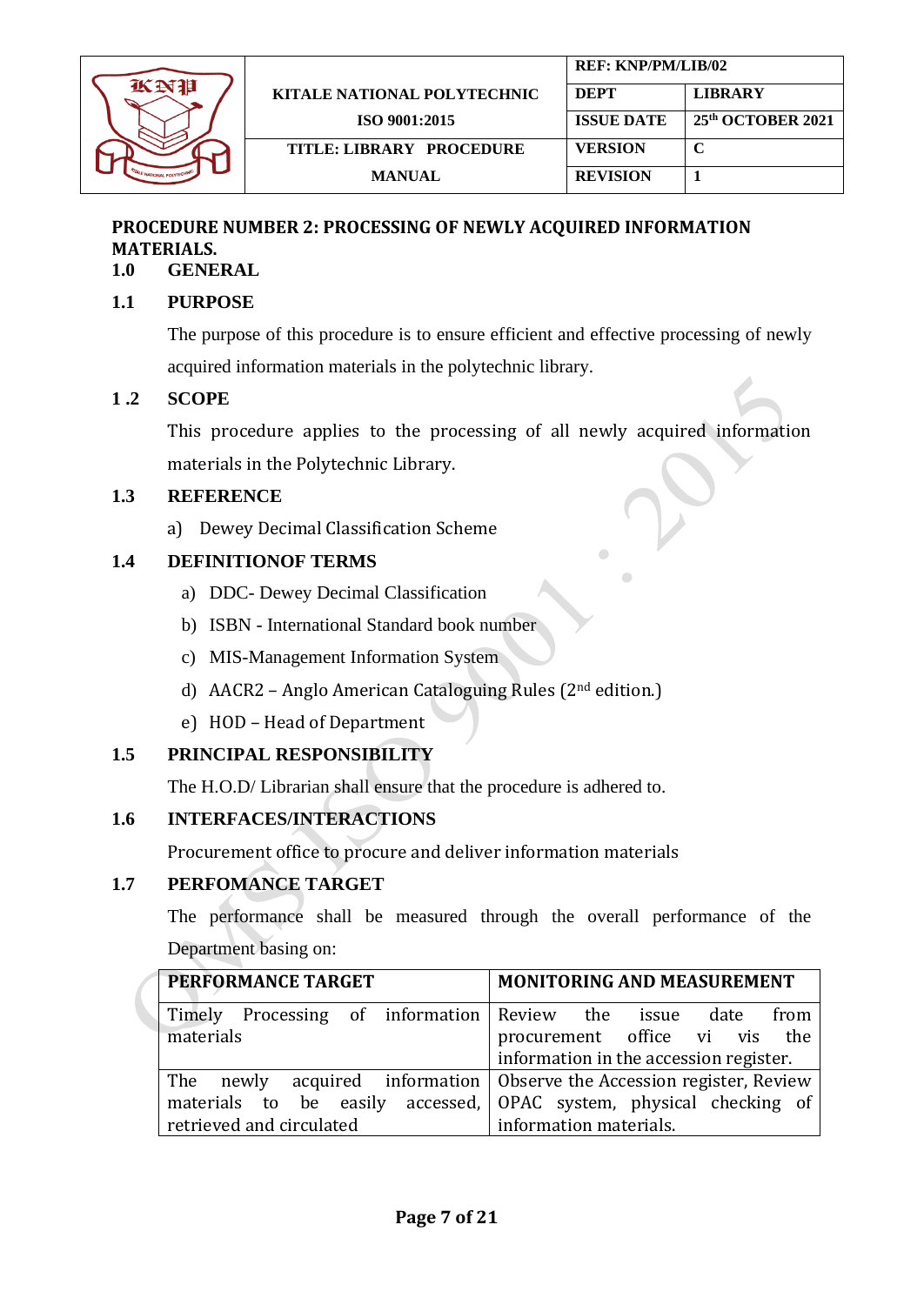

|                             | <b>REF: KNP/PM/LIB/02</b> |                   |
|-----------------------------|---------------------------|-------------------|
| KITALE NATIONAL POLYTECHNIC | <b>DEPT</b>               | <b>LIBRARY</b>    |
| ISO 9001:2015               | <b>ISSUE DATE</b>         | 25th OCTOBER 2021 |
| TITLE: LIBRARY PROCEDURE    | <b>VERSION</b>            | C                 |
| <b>MANUAL</b>               | <b>REVISION</b>           |                   |

### **1.8 RESOURCES;**

The resources to be used in the process are listed below: -

- a) Competent staff
- b) Effective library security system
- c) Reliable internet service
- d) Reliable shelves
- e) Stationery
- f) Reliable library information management system

### **1.9 INPUTS AND OUTPUTS**

| <b>INPUTS</b>                        | <b>OUTPUTS</b>                        |
|--------------------------------------|---------------------------------------|
| Acquired information materials       | Processed information materials       |
| Personnel                            | Accession register                    |
| Security labels                      | Library online catalogue              |
| Stationery                           | List of new and processed information |
| Computers and printers               | materials                             |
| Reference materials (DDC schemes and | Ease of access and retrieval<br>Ωt    |
| AACR2).                              | information materials                 |
| Notice board                         |                                       |

#### **2.0 METHOD**

This procedure shall start with the librarian receiving the books or information materials from the stores as per the procedure of issuance of items number 2 in the procurement procedures manual

### **2.1 Stamping**

Upon receipt of materials the librarian shall ensure the information materials are all stamped with the Polytechnics' stamp.

### **2.2 Accessioning**

The library staff shall then accession the information material by recording all its details in the accession register and assigning it an accession number.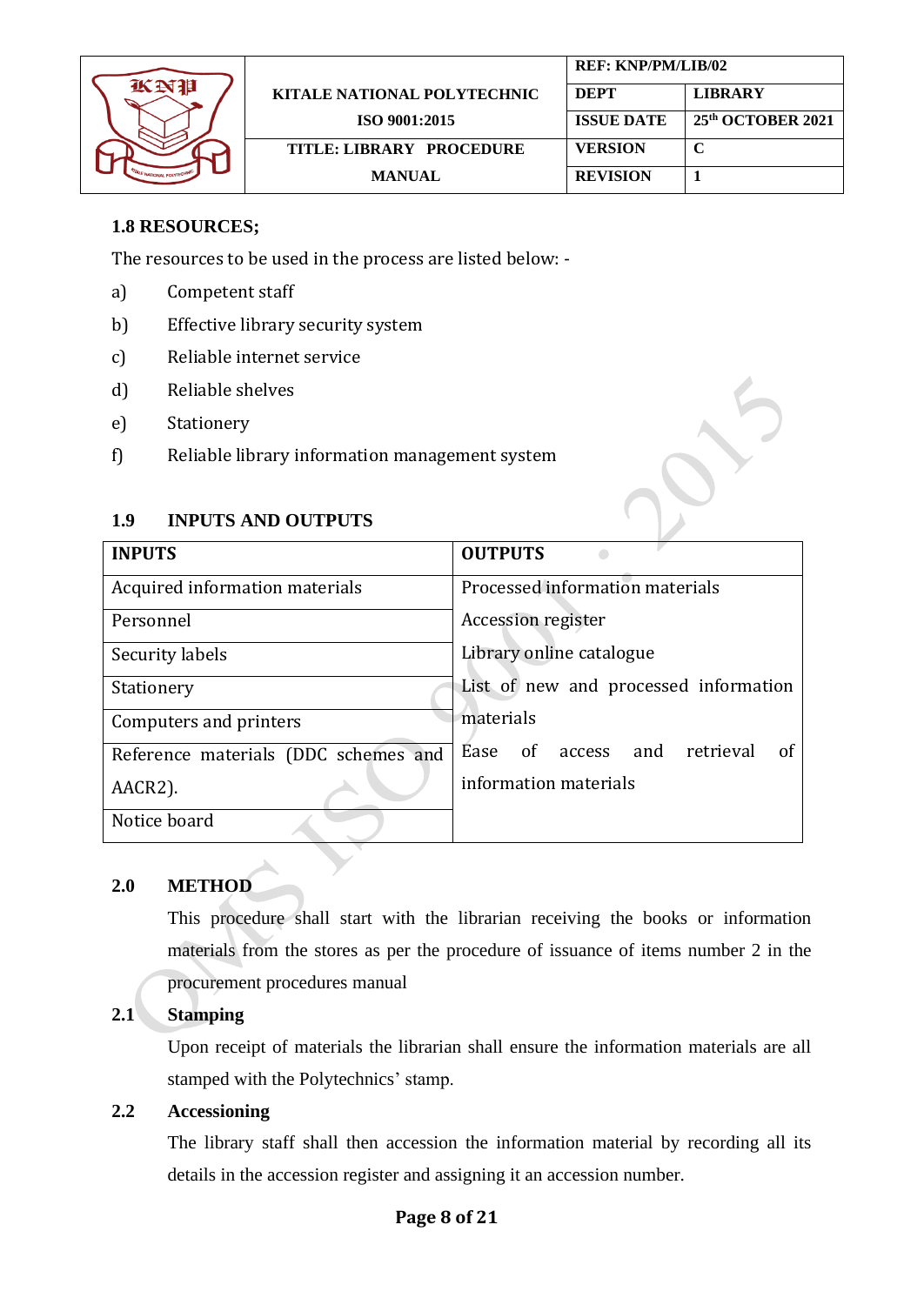

 $\sqrt{2}$ 

### **2.3 Classification**

The librarian shall ensure that the materials are classified using the Dewey decimal classification scheme and the class number marked on the spine of the information material.

### **2.4 Cataloging**

Upon classification, the staff shall catalogue the information material and enter the bibliographic details in the Polytechnic Library online catalogue.

### **3.0 LIST OF APPLICABLE RECORDS**

- a) Records in the library accession register.
- b) Polytechnic Library online catalogue.
- c) Evidence of communication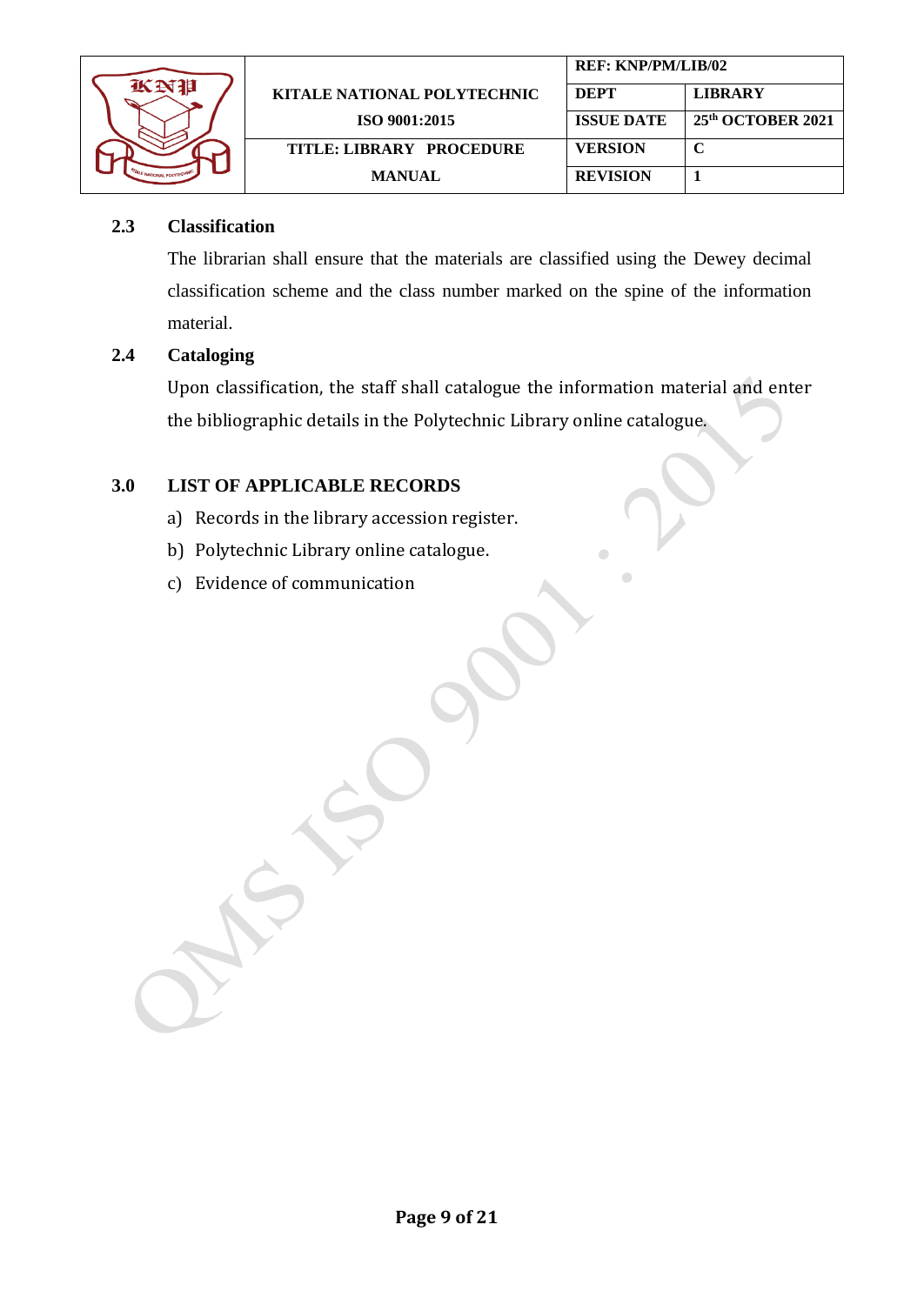

### <span id="page-9-0"></span>**PROCEDURE NUMBER 3: CIRCULATION OF INFORMATION MATERIALS.**

### **1.0 GENERAL**

### **1.1 PURPOSE**

The purpose of this procedure is to ensure effective and efficient circulation of information materials within the polytechnic library.

### **1 .2 SCOPE**

This procedure applies to the issuing and receiving of Library information materials

#### **1.3 REFERENCE**

- a) Library Policy.
- b) Library management information system.

### **1.4 DEFINITIONOF TERMS**

MIS-Management Information System

### **1.5 PRINCIPAL RESPONSIBILITY**

The Librarian shall ensure adherence to this procedure.

### **1.6 INTERFACES/INTERACTIONS**

- a) Finance office to debit**/**credit the user
- b) Registry to get the complete list of registered members
- c) Management Information Officer

#### **1.7 PERFORMANCE TARGET**

The performance shall be measured through the overall performance of the Department basing on;

| PERFORMANCE TARGET                       | <b>MONITORING AND MEASUREMENT</b>          |
|------------------------------------------|--------------------------------------------|
| Timely issuing and returning of          | Review library<br>management<br>system     |
| information materials                    | circulation module                         |
|                                          | Review an updated library clients' account |
| 100% return of borrowed information      | Review library circulation module          |
| materials                                | Review an updated library clients' account |
| Return of borrowed information materials | Physical examination of the borrowed       |
| in good condition                        | information materials                      |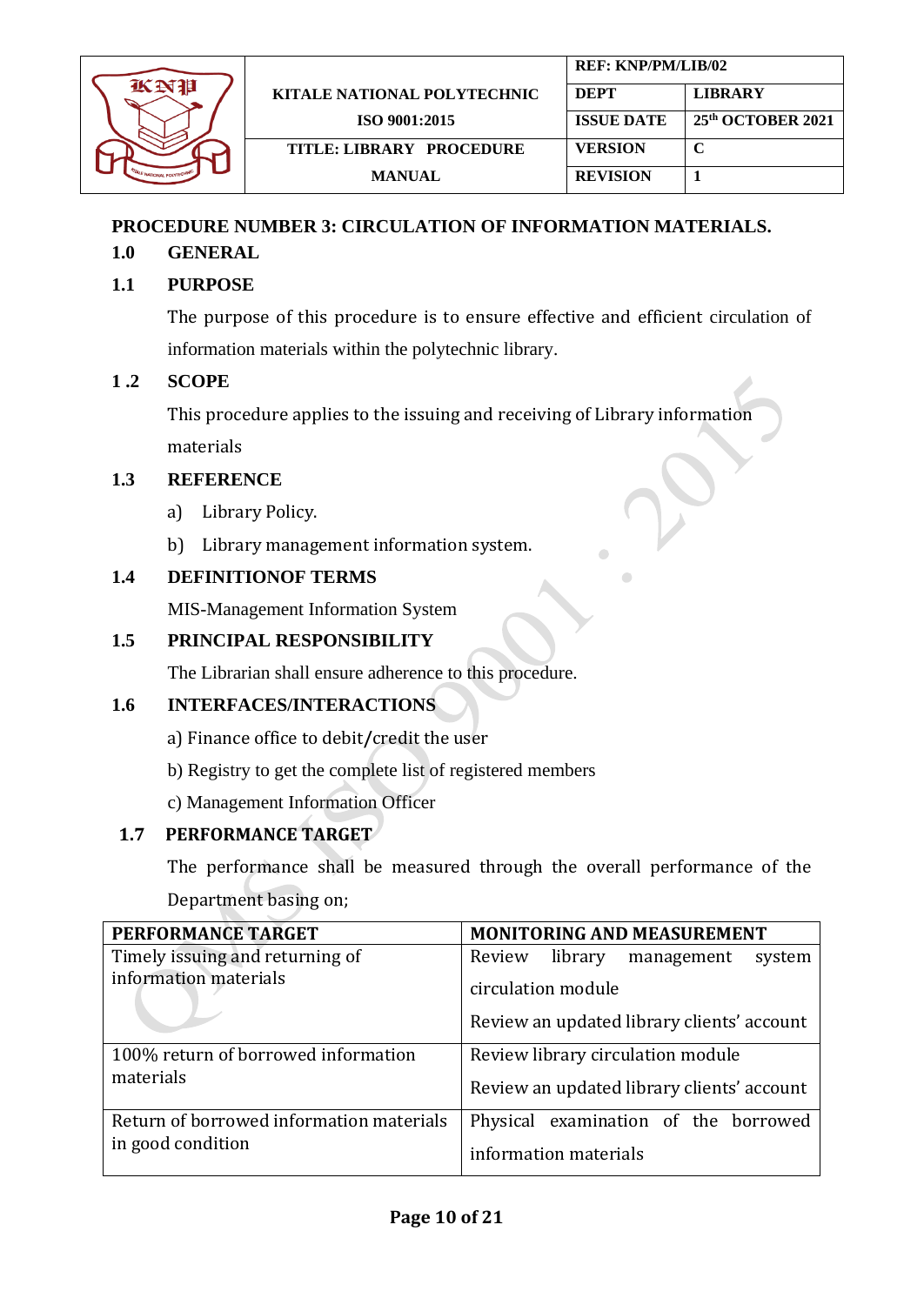

|                             | <b>REF: KNP/PM/LIB/02</b> |                   |
|-----------------------------|---------------------------|-------------------|
| KITALE NATIONAL POLYTECHNIC | <b>DEPT</b>               | <b>LIBRARY</b>    |
| ISO 9001:2015               | <b>ISSUE DATE</b>         | 25th OCTOBER 2021 |
| TITLE: LIBRARY PROCEDURE    | <b>VERSION</b>            | C                 |
| <b>MANUAL</b>               | <b>REVISION</b>           |                   |

### **1.8 RESOURCES**

The resources to be used in the process are listed below:-

- a) Competent staff
- b) Reliable internet connectivity
- c) Library management information system
- d) Reliable library security system

### **1.9 INPUTS AND OUTPUTS**

| <b>INPUTS</b>                 | <b>OUTPUTS</b>                              |
|-------------------------------|---------------------------------------------|
| Library information materials | Circulation<br>information<br>library<br>of |
| Computers and printers        | materials                                   |
| Stationery                    |                                             |
| Personnel                     |                                             |
| Library clients               |                                             |

### **2.0 METHOD**

# **2.1 Issuing of information materials.**

- 2.1.1 This shall start with the Library staff at the circulation desk receiving an information material from a client intending to borrow it.
- 2.1.2 Upon receipt of the information material, the Library staff at the circulation desk shall verify the identity of the client using the Polytechnic ID and the library management system..
- 2.1.3 Upon verification of the client identity, the Library staff at the circulation desk shall verify whether the client is eligible to borrow the information material from the Library circulation module.
- 2.1.4 In the event that the Library client is not eligible to borrow the information material, the Library staff at the circulation desk shall advise the client accordingly.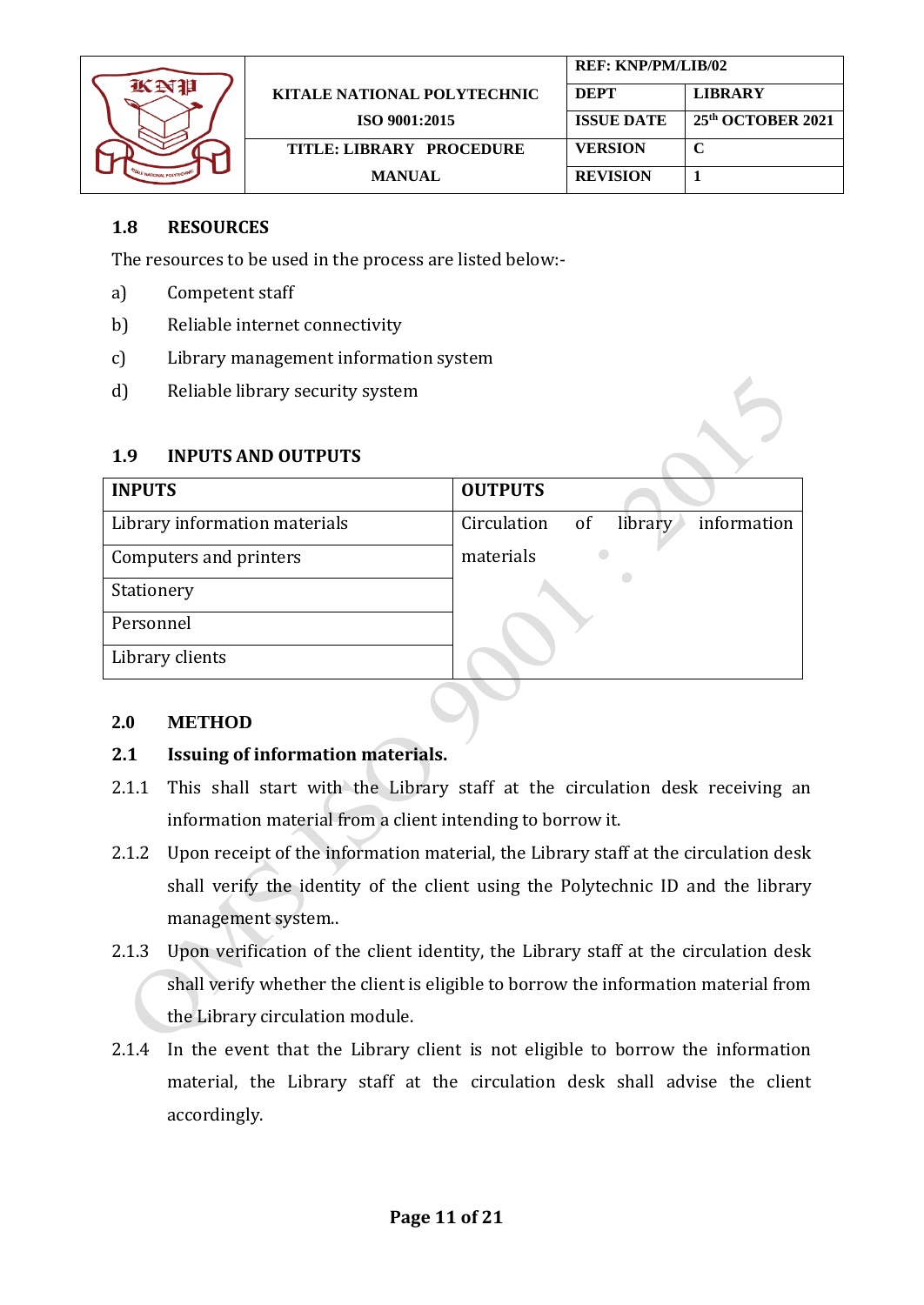

- 2.1.5 If the client is eligible to borrow the information material, the Library staff at the circulation desk shall check out the information material from the Library circulation module and stamp due date on the date due slip.
- 2.1.6 As the client exits the Library, the Security Personnel shall verify whether the library item has been checked out.
- 2.1.7 In the event that the information material has not been checked out, the Security Personnel shall request the client to have the material properly checked out at the circulation desk as per this procedure.
- 2.1.8 If the material has been properly checked out, the Security Personnel shall allow the client to leave the Library with the information material.

# **2.2 Returning of information materials.**

- 2.2.1 This shall start with the library staff at the circulation desk receiving an information material from a client returning it to the Library.
- 2.2.2 Upon receipt of the information material, the Library staff at the circulation desk shall verify the condition of the information material before checking it in. In the event that the information material is overdue, the Library Staff at the circulation desk shall invoice the client. For damaged information materials, the Library staff shall act as per the library rules and regulations.
- 2.2.3 After checking in the information material, the Library Staff at the circulation shall shelve the information material appropriately.

# **3.0 LIST OF APPLICABLE RECORDS**

- a) Records in the library circulation module.
- b) Records on stamped due date slips.
- c) Records of finance office receipts.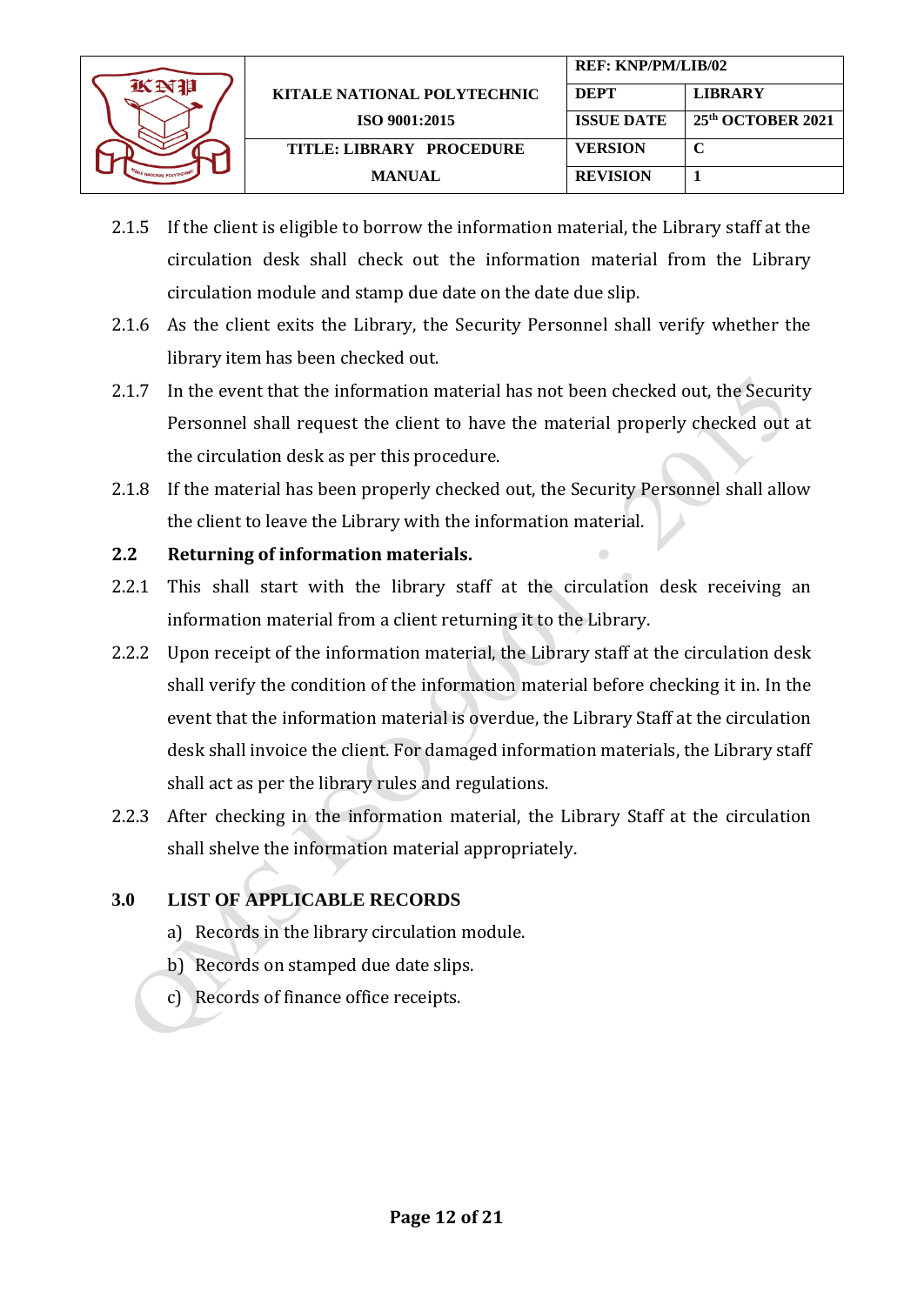

# <span id="page-12-0"></span>**PROCEDURE NUMBER 4: REGISTRATION AND ORIENTATION OF NEW LIBRARY MEMBERS**

#### **1.0 GENERAL**

### **1.1 PURPOSE**

The purpose of this procedure is to ensure effective and timely orientation and registration of new members to the Polytechnic Library.

#### **1 .2 SCOPE**

This procedure applies to ensure appropriate member registration to the polytechnic library.

#### **1.3.1 REFERENCE**

a) KNP library rules and regulations

#### **1.4 DEFINITIONOF TERMS**

**Outsider members**: library users who are not members of the Kitale National Polytechnic community.

#### **1.5 PRINCIPAL RESPONSIBILITY**

The H.O.D/library shall ensure adherence to this procedure.

#### **1.6 INTERFACES/INTERACTIONS**

- a) Finance department to receive registration fee and process receipts for the outside users.
- b) Registry for registration and issuance of Polytechnic IDs to staff and trainees.
- c) HoDs academics to inform the new members in their department of their orientation date

#### **1.7 PERFOMANCE TARGET**

The performance shall be measured through the overall performance of the Department basing on:

| PERFORMANCE TARGET                                                       | <b>MONITORING AND MEASUREMENT</b>                                                                |
|--------------------------------------------------------------------------|--------------------------------------------------------------------------------------------------|
|                                                                          | Effective orientation and registration of $\vert$ Observing the behavior of users in the library |
| new library members                                                      | Review the list of new library members                                                           |
|                                                                          | oriented                                                                                         |
| To orient and register all eligible new   Evidence of orientation record |                                                                                                  |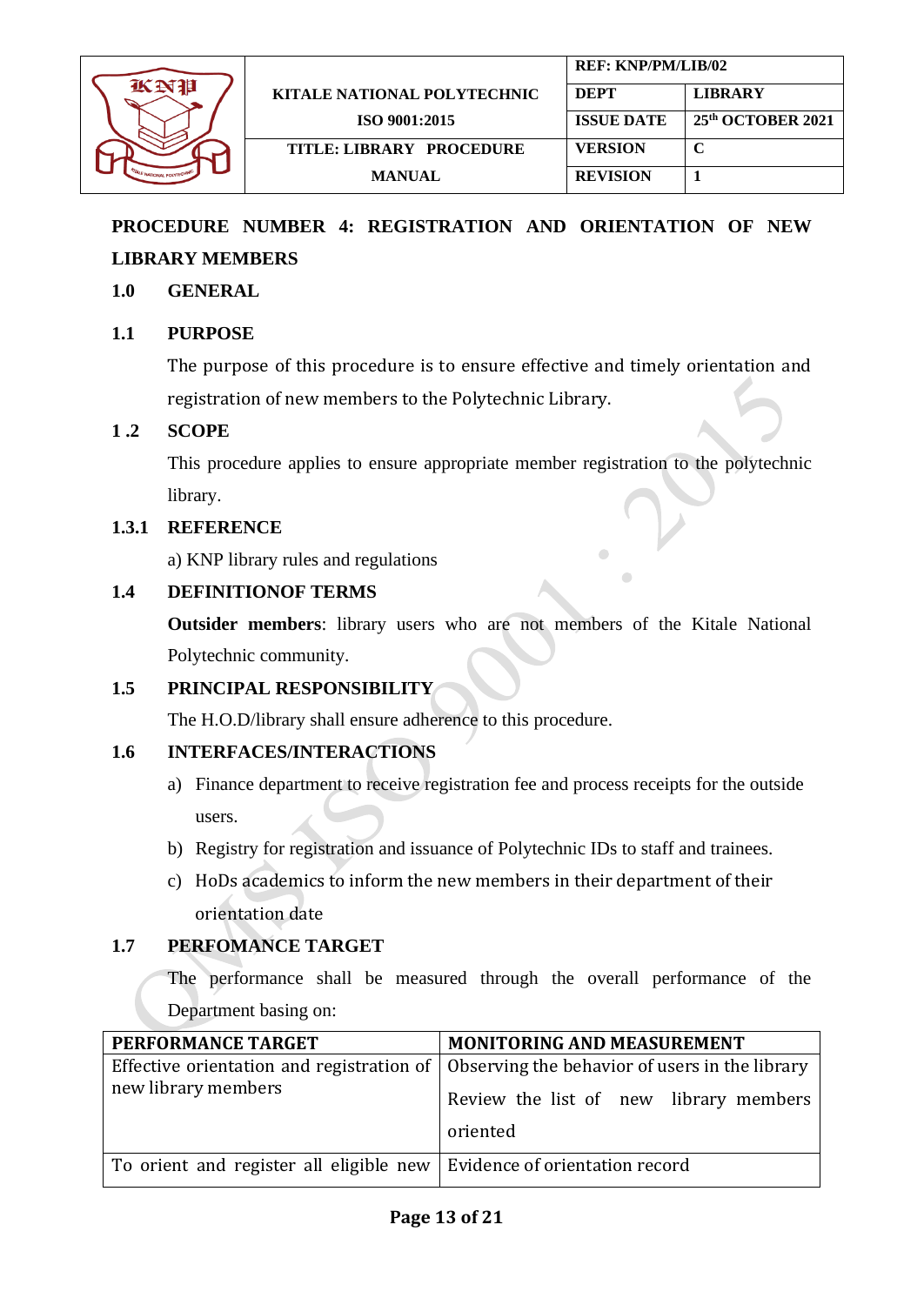

library clients

#### **1.8 RESOURCES**

The resources to be used in the process are listed below:-

- a) Competent staff
- b) Orientation room
- c) Reliable internet service

#### **1.9 INPUTS AND OUTPUTS**

| <b>INPUTS</b>           | <b>OUTPUTS</b>                |
|-------------------------|-------------------------------|
| List of library members | Library system members module |
| Computers and printers  | Display of orientation lists. |
| Stationery              |                               |
| Notice boards           |                               |
| Personnel               |                               |

#### **2.0 METHOD**

#### **2.1 Orientation and registration of trainees as Library clients**

- 2.1.1 This shall start during the second week of the admission term with the Librarian preparing a library orientation timetable for new trainees according to their departments.
- 2.1.2 Upon preparation of the orientation timetable, The Librarian shall post copies of the orientation schedule on the various Polytechnic notice boards.
- 2.1.3 During the orientation, the Library staff shall familiarize the new trainees with the library services and issue them with copies of the library rules and regulations.

#### 2.2 **Registration of members of staff as Library Clients**

2.2.1 This shall start with a Library staff receiving a member of staff requiring to be registered as a Library client.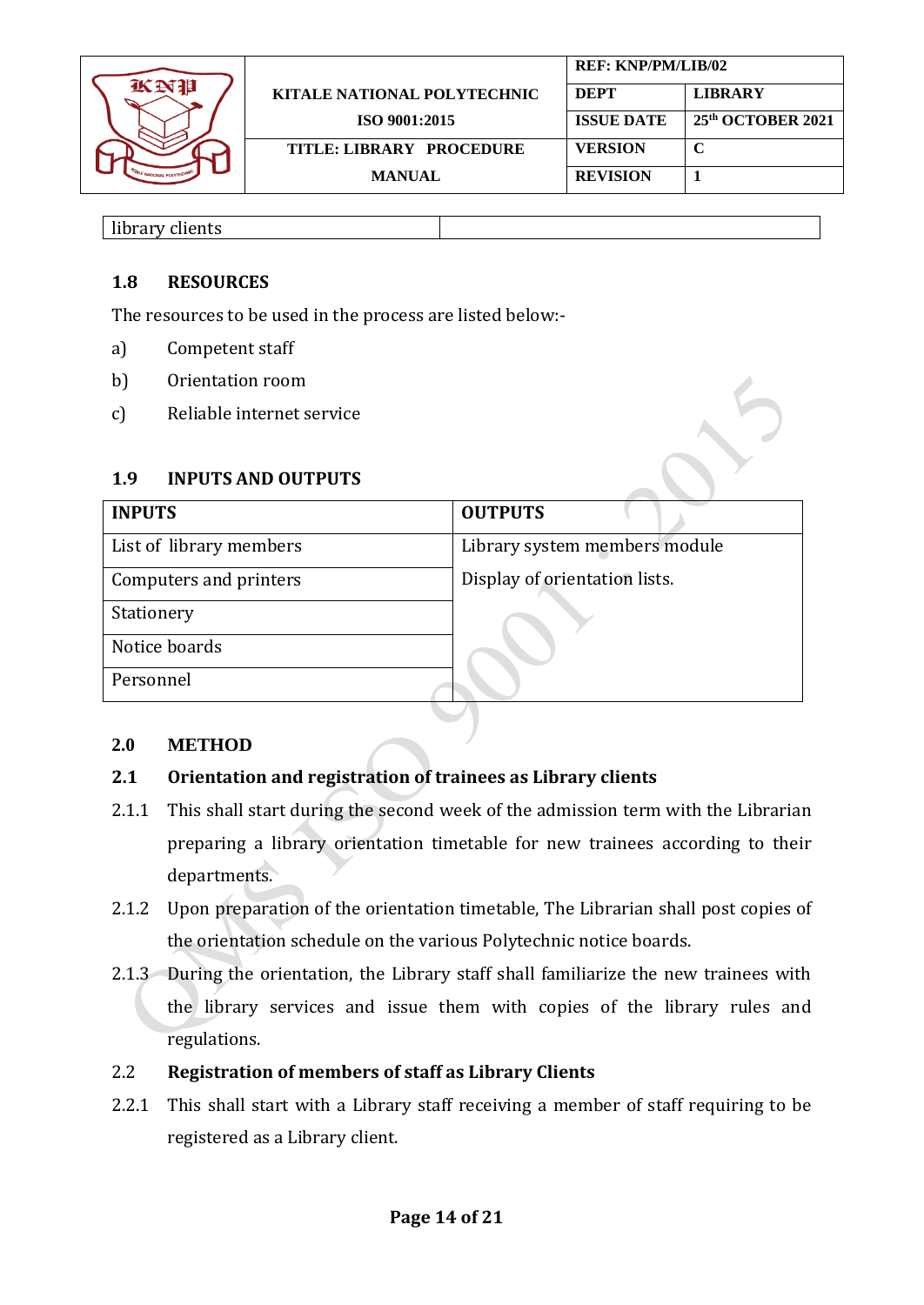

- 2.2.2 Upon receipt of the member of staff, the Library staff shall request him/her to present his/her Polytechnic Staff ID, verify the details of the member of staff (Name and BoG number/PSC number) before issuance of Polytechnic Library rules and regulations.
- 2.2.3 The Library staff shall enter the details of the member of staff in the Library membership module and the member of staff shall be a bonafide library client.

### 2.3 **Outsider membership**

- 2.3.1 This shall start with the outsider member paying a membership fee of Ksh. 2000 per year or 50 per day at the account's office.
- 2.3.2 The accounts officer shall issue the applicant with a receipt of payment and direct them to the librarian
- 2.3.4 The Polytechnic's librarian shall then issue the member with KNP library rules and regulations and orientate him/her.

**NB:** Orientation of new staff will be done as per induction procedure of HR

#### **3.0 LIST OF APPLICABLE RECORDS**

- a) Orientation timetable.
- b) Evidence of orientation.
- c) Library membership module.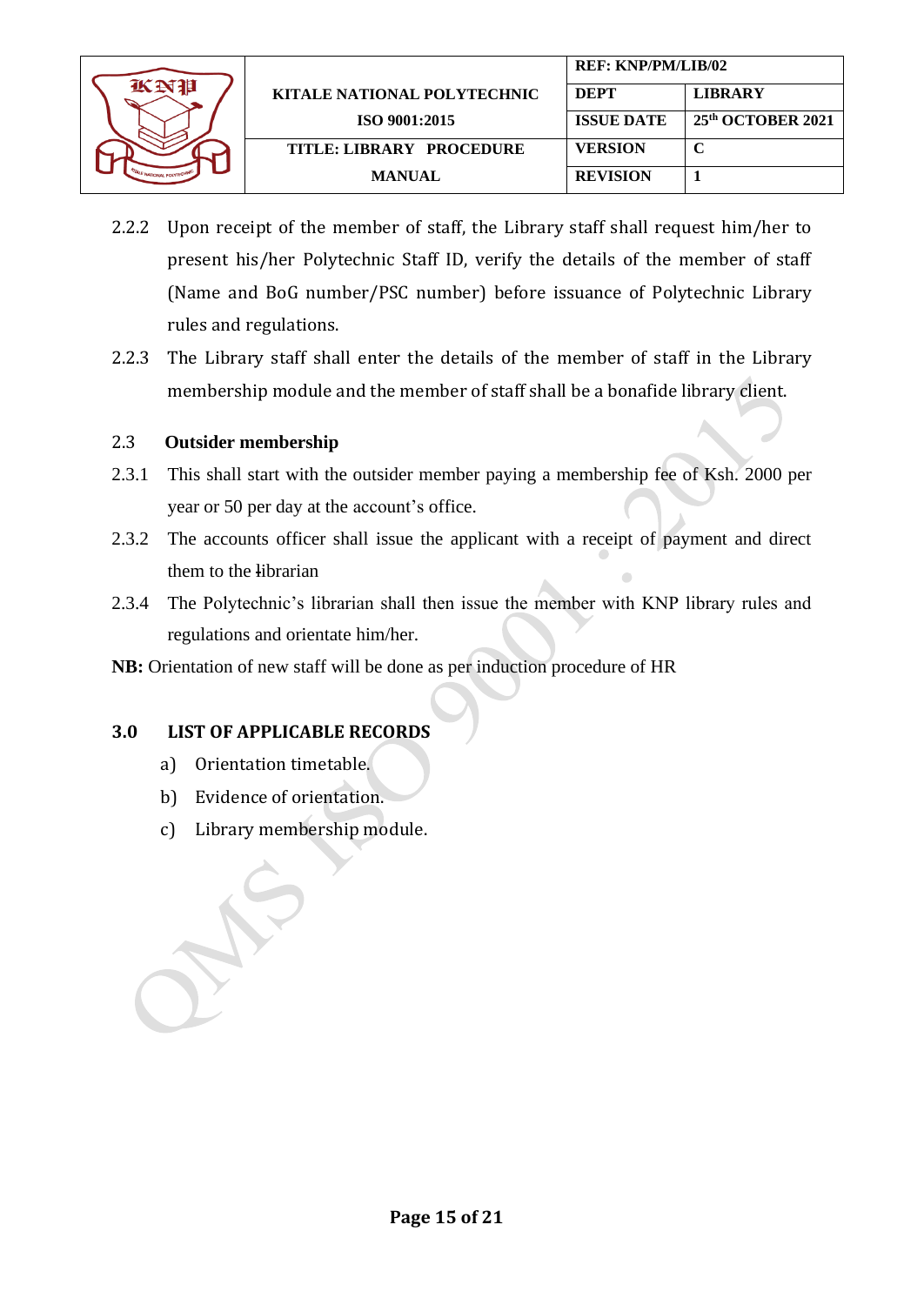

### <span id="page-15-0"></span>**PROCEDURE NUMBER 5: REPAIR OF LIBRARY INFORMATION MATERIALS**

### **1.0 GENERAL**

### **1.1 PURPOSE**

The purpose of this procedure is to ensure effective and efficient repair of wornout library information materials

#### **1.2 SCOPE**

The procedure applies to the repair of all library information materials

#### **1.3 REFERENCES**

Library Policy

### **1.4 TERMS AND DEFINITIONS**

- a) HoDs Head of Department.
- b) Worn out if a spine is off, pages are torn or missing.

### **1.5 PRINCIPAL RESPONSIBILITY**

The Librarian shall ensure that the procedure is adhered to.

#### **1.6 INTERFACES**

- a) Procurement office to procure and deliver repair materials
- b) Procurement office to outsource repair services of extremely damaged information resources.

### **1.7 PERFORMANCE TARGET**

The performance shall be measured through the overall performance of the Department basing on;

| PERFORMANCE TARGET                       | <b>MONITORING AND MEASUREMENT</b>      |
|------------------------------------------|----------------------------------------|
| Repair worn-out information materials on | Review list of repaired information    |
| time.                                    | materials                              |
| Effective repairing worn out information | Physical check of repaired information |
| materials.                               | materials                              |

#### **1.8 RESOURCES**

The resources to be used in the process are listed below: -

a) Competent staff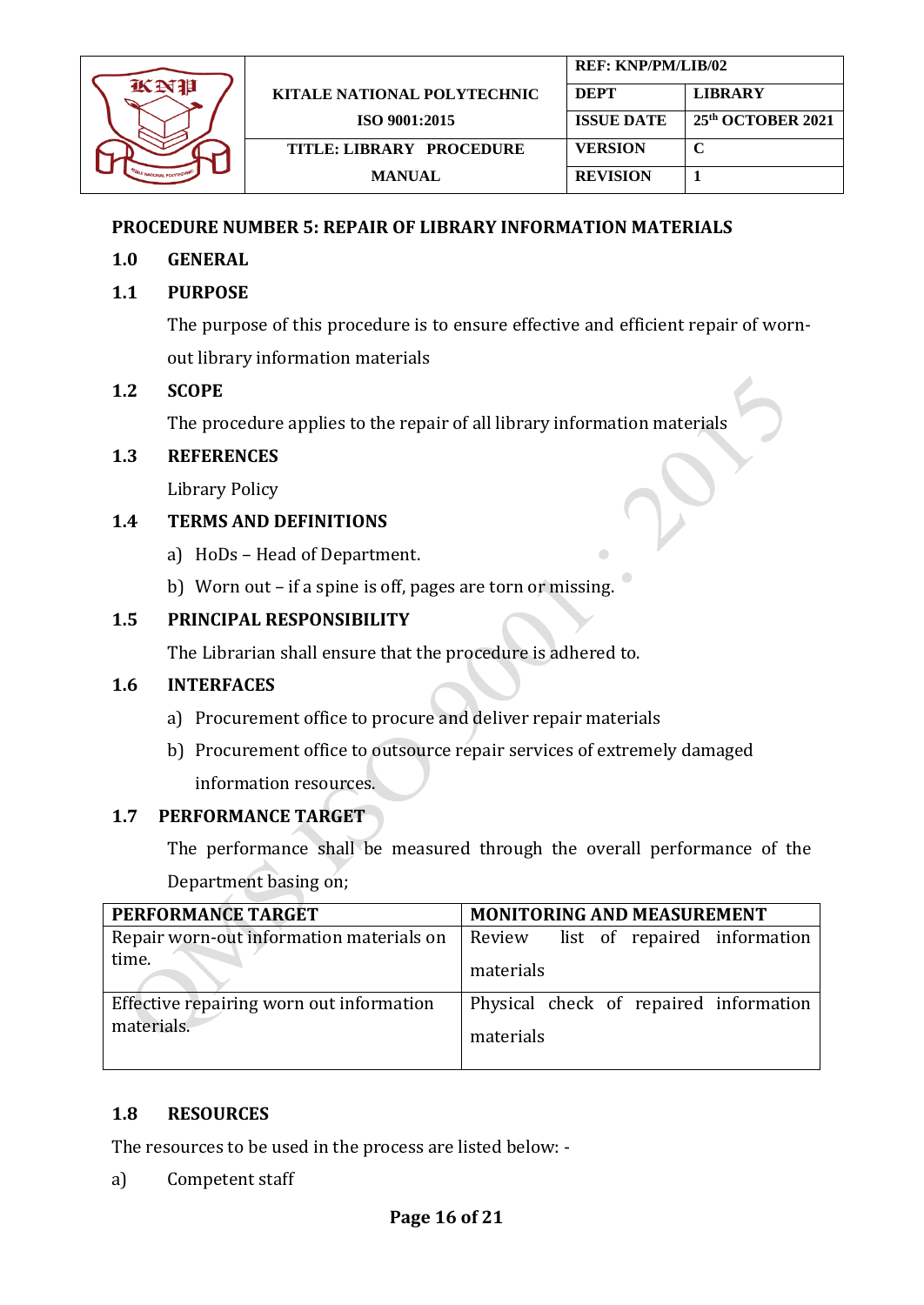

|                             | <b>REF: KNP/PM/LIB/02</b> |                   |
|-----------------------------|---------------------------|-------------------|
| KITALE NATIONAL POLYTECHNIC | <b>DEPT</b>               | <b>LIBRARY</b>    |
| ISO 9001:2015               | <b>ISSUE DATE</b>         | 25th OCTOBER 2021 |
| TITLE: LIBRARY PROCEDURE    | <b>VERSION</b>            | C                 |
| <b>MANUAL</b>               | <b>REVISION</b>           |                   |

- b) Office space
- c) Materials (binding cloth, Manila paper)

### **1.9 INPUTS AND OUTPUTS**

| <b>INPUTS</b>                 | <b>OUTPUTS</b>                               |
|-------------------------------|----------------------------------------------|
| Damaged information materials | information<br>Circulation<br>of<br>repaired |
| Personnel                     | materials                                    |
| Equipment                     | repaired<br>information<br>Register<br>of    |
| Computers and printers        | materials                                    |
| Office space                  |                                              |
| Stationery                    |                                              |

#### **2.0 METHOD**

- **2.1** On a day to day basis the library staff shall identify worn out information materials in the course of:
	- a) Issuing and receiving information materials,
	- b) Weeding of information materials,
	- c) Shelving, and
	- d) Stock taking.
- **2.2** Upon identification of the information materials, the Library staff shall enter them in the repair register and remove them from circulation.
- **2.3** In case the information material requires specialized repair, the librarian shall inform the procurement officer of the need to outsource the repair services.
- **2.4** In the event that an information material is torn, defaced, tattered and scratched beyond repair the library staff shall weed it as per the weeding procedure number 6 in this manual.
- **2.5** In the event that the information materials do not contain the labels and spine marks, the Library staff shall replace them accordingly.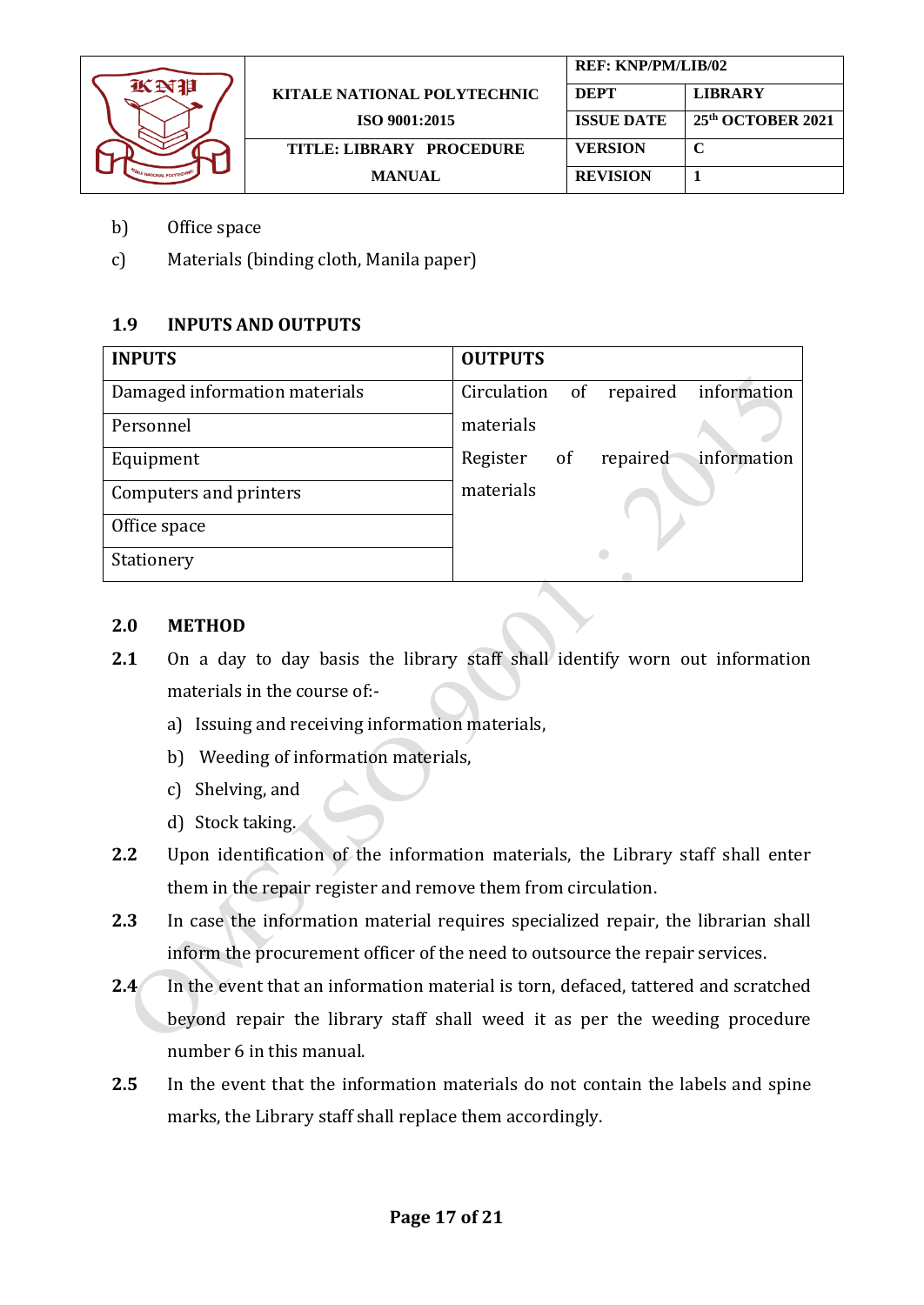

|                                    | <b>REF: KNP/PM/LIB/02</b> |                   |
|------------------------------------|---------------------------|-------------------|
| <b>KITALE NATIONAL POLYTECHNIC</b> | <b>DEPT</b>               | <b>LIBRARY</b>    |
| ISO 9001:2015                      | <b>ISSUE DATE</b>         | 25th OCTOBER 2021 |
| TITLE: LIBRARY PROCEDURE           | <b>VERSION</b>            |                   |
| <b>MANUAL</b>                      | <b>REVISION</b>           |                   |

Ċ

 $\bullet$ 

**2.6** The Library staff at the processing section shall then indicate in the Library Management Information System that the information materials are on circulation before sorting and shelving them.

### **3.0 LIST OF APPLICABLE RECORDS**

- a) Records in Information materials repair register.
- b) Library Management Information System.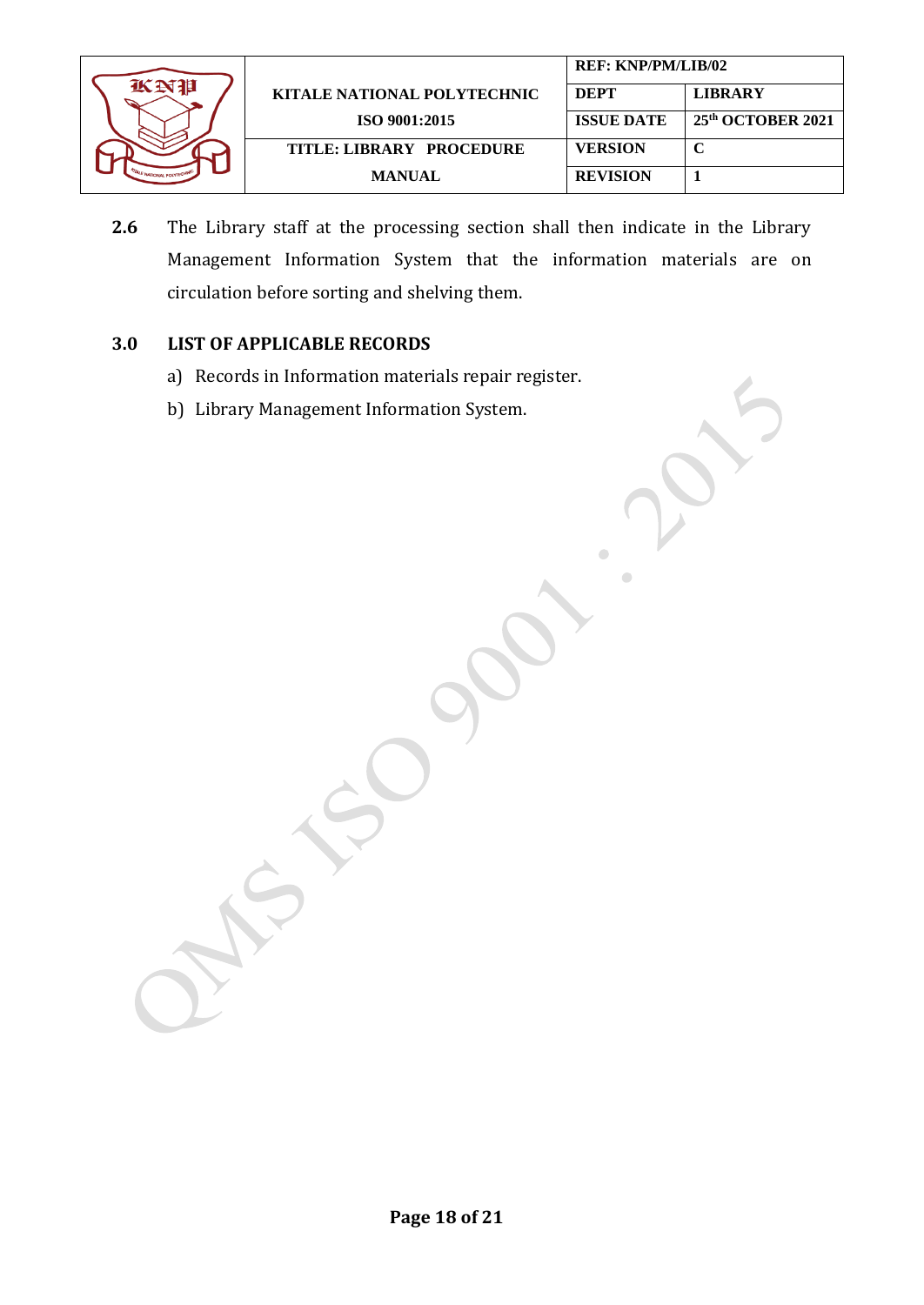

### <span id="page-18-0"></span>**PROCEDURE NUMBER 6: WEEDING OF LIBRARY INFORMATION MATERIALS**

### **1.0 GENERAL**

### **1.1 PURPOSE**

The purpose of this procedure is to ensure effective and efficient weeding of Library information materials.

#### **1.2 SCOPE**

This procedure applies to the weeding of all library information materials in the Polytechnic library.

#### **1.3 REFERENCES**

None

### **1.4 TERMS AND DEFINITIONS**

- a) HoD Head of Department.
- b) Weeding removal of obsolete/torn, tattered or defaced library information materials from a collection in a planned and systematic way.

### **1.5 PRINCIPAL RESPONSIBILITY**

The Librarian shall ensure that the procedure is adhered to.

#### **1.6 INTERFACES**

a) Procurement office to receive and dispose weeded information materials

### **1.7 PERFORMANCE TARGET**

The performance shall be measured through the overall performance of the

Department basing on;

| PERFORMANCE TARGET                                                       | <b>MONITORING AND MEASUREMENT</b>     |
|--------------------------------------------------------------------------|---------------------------------------|
| Weed all obsolete/torn, tattered and or                                  | Review the list of weeded information |
| defaced library information materials in a<br>planned and systematic way | materials                             |
| Create room for new information                                          | Review weeded information materials   |
| materials acquired.                                                      |                                       |

#### **1.8 RESOURCES**

The resources to be used in the process are listed below:-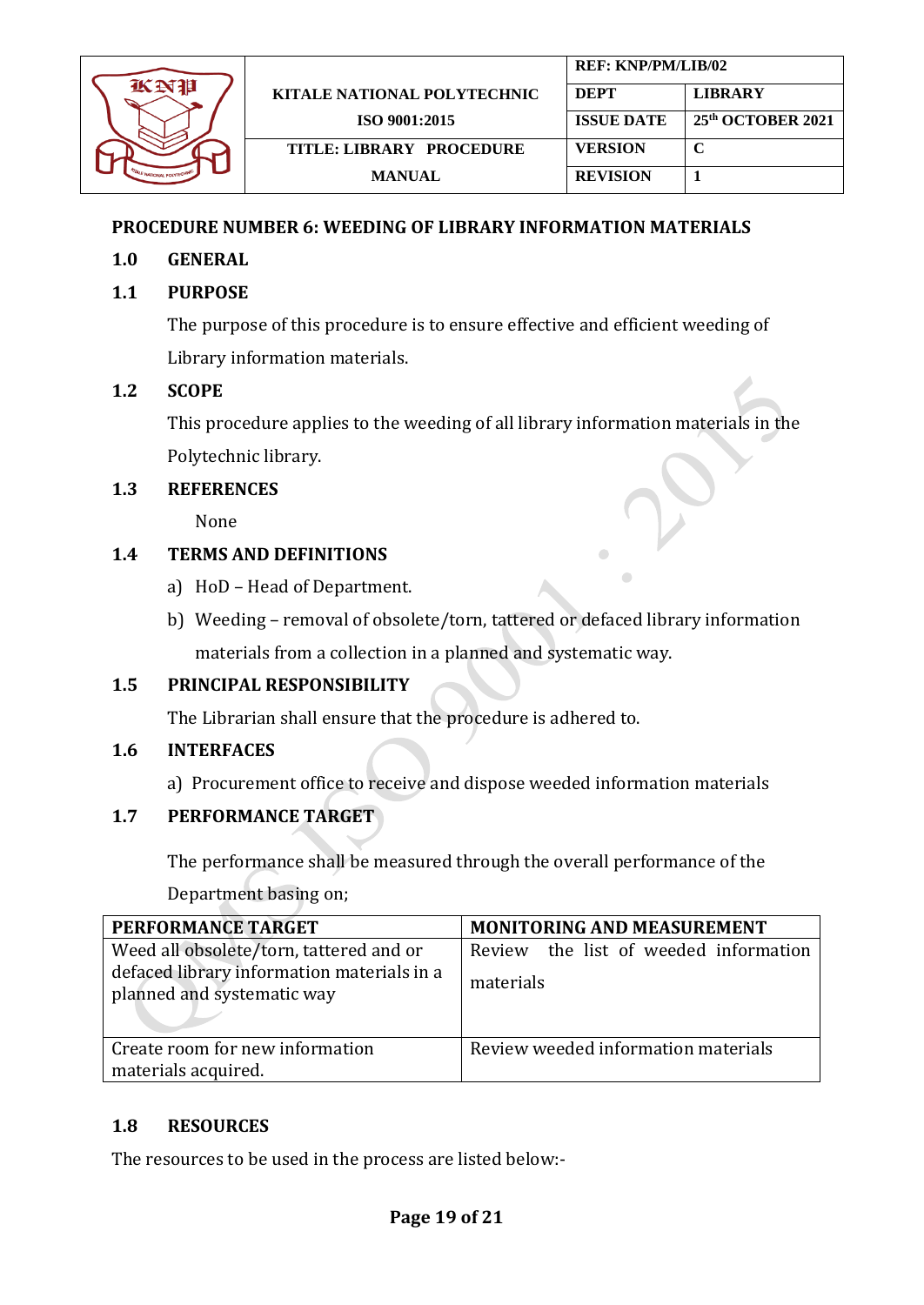

|                             | <b>REF: KNP/PM/LIB/02</b> |                   |
|-----------------------------|---------------------------|-------------------|
| KITALE NATIONAL POLYTECHNIC | <b>DEPT</b>               | <b>LIBRARY</b>    |
| ISO 9001:2015               | <b>ISSUE DATE</b>         | 25th OCTOBER 2021 |
| TITLE: LIBRARY PROCEDURE    | <b>VERSION</b>            | C                 |
| <b>MANUAL</b>               | <b>REVISION</b>           |                   |

- a) Competent staff
- b) Library management information system
- c) Accession register

# **1.9 INPUTS AND OUTPUTS**

| <b>INPUTS</b>                          | <b>OUTPUTS</b>                       |
|----------------------------------------|--------------------------------------|
| Obsolete/torn, tattered and or defaced | Weeded information materials         |
|                                        |                                      |
| library information materials          | List of weeded information materials |
| Personnel                              | Communication.                       |
| Weeding schedule                       |                                      |
| Computers and printers                 |                                      |
| Office space                           |                                      |

### **2 METHOD**

- 2.1 This procedure shall start with the Librarian developing a weeding schedule at the beginning of every year.
- 2.2 Upon development of the weeding schedule the Librarian shall communicate it to the library staff as per the communication procedure.
- 2.3 On scheduled date for weeding, the library staff shall determine information materials due for weeding based on the following criteria:
	- a) The needs and demands of the library clients,
	- b) The availability of more suitable materials,
	- c) The ability of the budget to provide funds to purchase more satisfactory items,
	- d) Copyright older books will require closer examination for contents,
	- e) Contents should be relevant to Polytechnic needs and curriculum,
	- f) Physical condition whether it is damaged beyond repair,
	- g) Circulation when it was last checked out (within 3 5 years),
	- h) Current whether newer materials or information is available,
	- i) Books with yellow, brittle, torn, or missing pages and dirty, and

### **Page 20 of 21**